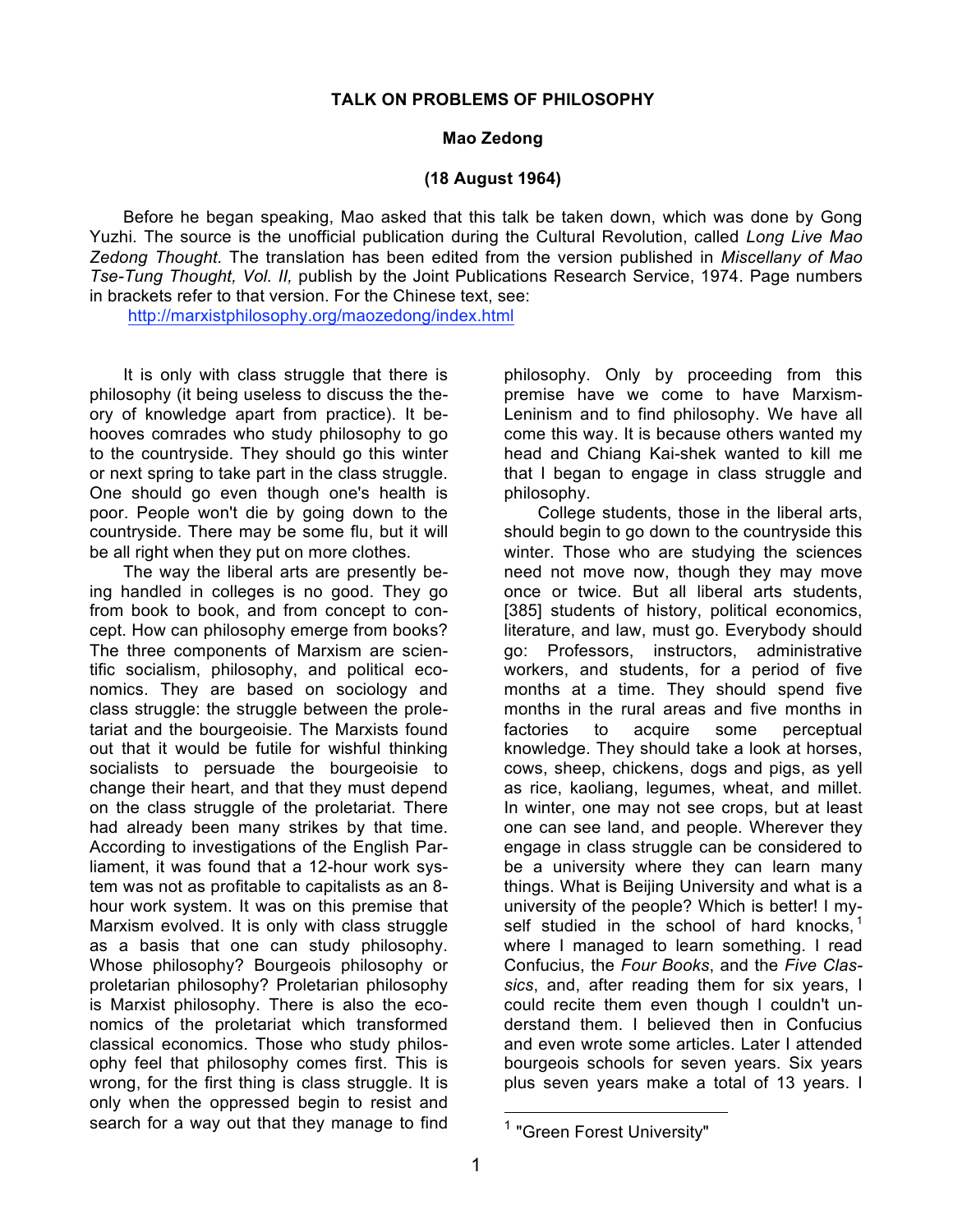studied the whole bag of bourgeois natural sciences and social sciences. I also studied education. I spent five years in normal school and two years in middle school, including my time in the library. At that time I believed in Kant's dualism, especially idealism. I was originally a feudalist and a bourgeois democrat. Society made me turn to revolution. For several years I served as teacher and principal of a 4-year grammar school. I also taught history and Chinese literature in a 6-year school. Then I taught for a short while in a middle school, though I knew almost nothing. I joined the Communist party, joined the revolution, and I knew only that I wanted to make revolution. But revolt against what and how? Of course, it was to revolt against imperialism and against the old society. What is imperialism? I did not understand it too well. I understood even less about how to make revolution. What I learned in 13 years was useless for making revolution. I could use only the tool — language. Writing articles is a tool. As for the reasons they are basically useless.

Confucius said that "the benevolent person is humane and loves people." But which people did he love? All the people? Not on your life! Did he love the exploiters? Not completely, since he loved only some of them. Otherwise, why was it that Confucius failed to attain high office? They did not want him, even though he loved them and sought to unify them. However, he almost starved, and was moved to declare that "the true gentleman remains firm in misfortune," and still he came close to losing his life when the people of Kuang wanted to kill him. There were those who criticized him for not going as far as the state of Qin when he journeyed to the west, when in fact the poem in the *Book of Odes* entitled, "Qiyue Liuhuo," refers to events that took place in Shensi, $<sup>2</sup>$  and the poem entitled "Huangniao"</sup> refers to the killing of three ministers as a sacrifice to the death of Duke Mu of  $Qin.^3$  [386]

Sima Qian<sup>4</sup> had a high regard for the Book of Odes, saying that its 300 odes were all the products of the ancient worthies and sages being roused to action. The greater part of the *Book of Odes* is made up of popular songs and folk songs from among the common people, and the common people were also worthy and sagacious. Whenever they were roused to action by the anger or resentment in their hearts, they would write odes! [In these pieces they said such things as], "Neither sowing or reaping, how do you come to have so much grain; neither trapping or hunting how is it that you come have those pelts hanging in your home? You gentlemen should not be eating what you have not earned!" The expression, "performing no work in office while taking the emoluments," is derived from this. This poem is an expression of resentment to Heaven and opposition to the rulers Confucius was fairly democratic, and he collected some poems expressing love between men and women. Zhu Xi<sup>5</sup> wrote commentaries to them in which he deemed them to be licentious. In point of fact, some of them were and some of them were not, the latter being poems in which the relationship between the ruler and his ministers was described in terms of male-female relations. From the state of  $Shu<sup>6</sup>$  of the ten states during the Five Dynasties Period [907 - 959 A D] there is a poem entitled "A Qin Woman's Poem on Winter," written by Wei Zhuang during his youth, and in which he expresses his longing for his sovereign.

As for the business of going down [to the countryside], it will begin this winter and next spring. You should go down by stages and in batches, to take part in class struggle. It is only thus that you can learn something and learn how to make revolution. You intellectuals live every day in your offices; you eat well dress well, you never walk, and so you get sick. Clothing, food, housing and transportation are the four great essentials of life. By changing your living conditions from good to bad, by going down to take part in class struggle, by steeling yourselves through the "four cleans" and "five antis," you intellectuals will change your appearance.

<sup>&</sup>lt;sup>2</sup> Location of former state of Qin.<br> $3$  Tradition has it that the Book of Odes was compiled by Confucius when he travelled about the land in search of songs and poems he deemed to be suitable. That he would include the two poems referred to above shows that he did travel as far as Qin in the far west.

 $^4$  A noted historian.<br><sup>5</sup> A Song Dynasty scholar.<br><sup>6</sup> Synonomous with Qin.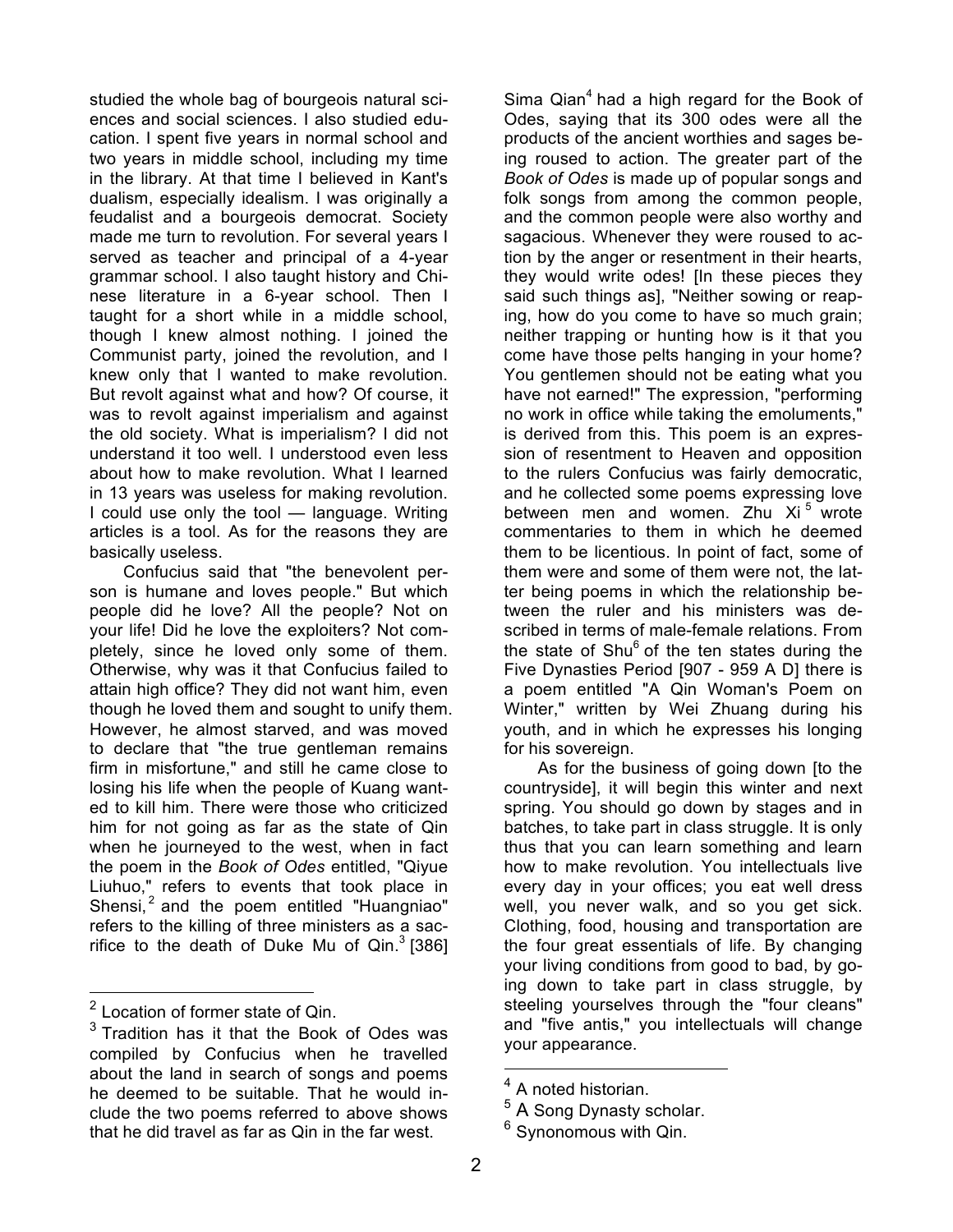What kind of philosophy would you learn if you didn't engage in class struggle!

Go down and give it a try! You can come back if you become really sick, since it wouldn't do tor you to die. If you become so sick as to approach death, then come back. Once you go down, you will be enthusiastic. (Comrade Kang Sheng remarked: The Institute of Philosophy and Social Sciences of the Academy of Sciences should also go down, since it is fast becoming an institute of antiquities, a sort of fairyland where they no longer eat the food of human beings. Those in the Institute of Philosophy won't even read the *Guangmlng Ribao.*) I read only the Guangming Ribao and *Wen Hui Bao*, but not the *Renmin Ribao* because it won't publish any articles of a theoretical nature. After my suggestion, they began to publish them. The *Jiefangjun Bao* is very lively and readable. (Comrade Kang Sheng: The Institute of Literature show no concern for the problems of Zhou Gucheng while Sun Yefang of the Economic Institute has been fooling around with Liberman's<sup>7</sup> works and with capitalism.)

[387] It is all right to engage in some capitalism. Society being so complex, wouldn't it be too monotonous to engage only in socialism to the exclusion of capitalism? Wouldn't that be too one-sided an approach, without any unity of opposites? Let them engage in it. It would support them, whether it was a frantic attack, demonstrations in the streets, or an armed revolt with rifles. Society is so complex that there is not a single commune, a single county, or a single Central Committee that doesn't have the need to implement the policy of one dividing into two. Look, hasn't the rural work department been abolished? It was engaged exclusively in contracting production to the peasant family, the "four great freedoms," credit loans, trade, labor hiring, and land transactions. It issued notices in the past. Deng Zihui used to argue with me, and at the Central Committee meeting, he suggested that we launch the four great freedoms. To permanently consolidate the New Democracy would be tantamount to engaging in capitalism. The New Democracy is a bourgeois democratic revolution under the leadership of the proletariat. It should affect only the landlords and the compradore bourgeoisie, but not the national bourgeoisie. To distribute land to the peasants is to transform feudal landlord ownership into the ownership of individual peasants, which is still under the domain of bourgeois revolution. It is by no means strange to distribute land, since MacArthur has distributed land in Japan and Napoleon also distributed land. Land reform cannot eliminate capitalism, and thus will never enable us to reach socialism.

In our nation now, about one-third of the power is controlled by the enemy or by those who sympathize with the enemy. We have been here for 15 years and have two-thirds of the domain. Today a party branch secretary can be bribed with a few packs of cigarettes and there's no telling what one could achieve by marrying his daughter off to such a person. In some areas land reform has been peaceful, and the land reform teams are rather weak. From the looks of things, there are more than a few problems at the present time.

I have received the materials on philosophical problems.<sup>8</sup> I have seen the outlines.<sup>9</sup> I haven't found time to read the others yet. I saw also the materials on analysis and synthesis.

In gathering materials in this way, it seems that those on the laws of the unity of opposites, on the interpretations of the bourgeoisie, of Marx, Engels, Lenin and Stalin, and of revisionism are all good. The views of the bourgeoisie, Yang Xianzhen, and the late Hegel have been around a long time, but they are even more nefarious today. There are also the preachings of [A.A.] Bogdanov [1873-1928] and [Anatoliy] Lunacharskiy [1875-1933]. I have read Bogdanov's economics, Lenin also read it, and I seem to recall that he praised his section on original accumulation. (Kang Sheng: Bogdanov's economics are quite possibly superior to anything coming out of modern revisionism. Kautsky's is superior to Khrushchev's, and Yugoslavia's is superior to that [388] of the Soviet Union, [M.] Djilas had a few complimentary things to say about Lenin, namely that he

 $7$  Evsei Lieberman was a Soviet economist whose views influenced the post-Khrushchev reforms in 1965.

 $8$  This refers to materials on the problem of contradictions — note of the recorder, Gong Yuzhi.

Referring to outlines of articles on criticizing the theory of combining two into one — recorder's note.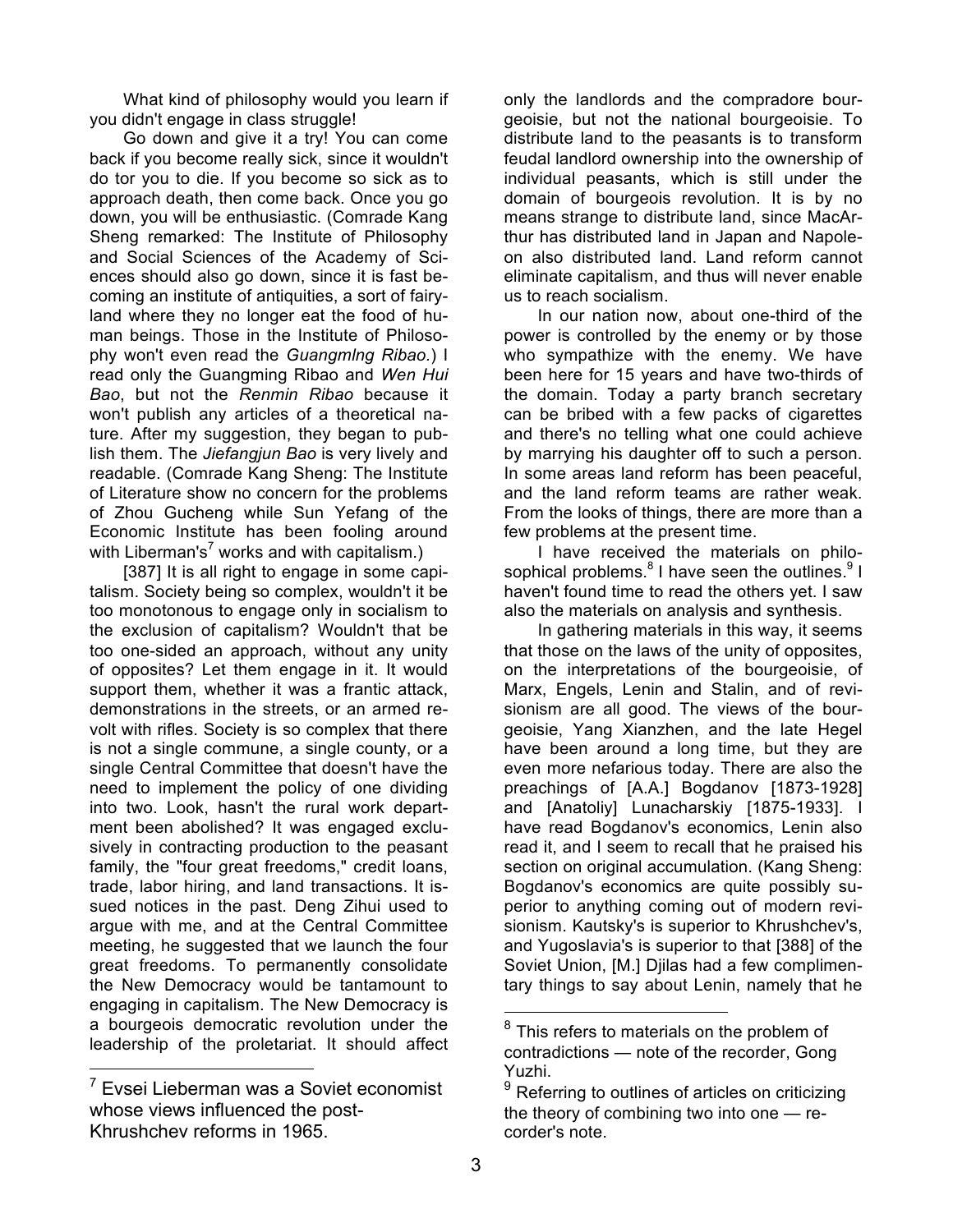engaged in some self-criticism on the China problem).

Stalin realized that he had made some mistakes on the China problem, and they were by no means small mistakes. We are a great nation of several hundred million people. He opposed our revolution and our seizure of political power. In order to seize political power throughout the entire nation, we had prepared for many years, and the entire war of resistance was preparation. If you read the documents of the Central Committee in that period including *On New Democracy*, you would have understood this. This is to say that it was impossible for us to set up a bourgeois dictatorship, and we could only establish a new democracy under proletarian leadership wherein we had a people's democratic dictatorship under the leadership of the proletariat. For some 80 years in China, all democratic revolutions under bourgeois leadership have failed. The democratic revolution which we led was bound to triumph. This was the only road, there was no other. This was the first step, and the second step was socialism. On New Democracy was the only comprehensive program. It dealt with politics, economics and culture, but not with military affairs. (Kang Sheng: *On New Democracy* has had great significance on the world communist movement. I asked some Spanish comrades who said that their problem was that they undertook only bourgeois democracy, but not new democracy. They did not undertake these three things: the army, rural villages, and political power. They subjected their work entirely to the needs of the Soviet Union's foreign policy, with the result that nothing was accomplished.)

That is precisely what Chen Duxiu did.

(Comrade Kang Sheng: They [the Spanish] wanted the Communist party to organize the army and hand it over to others. This would have been useless.)

(Comrade Kang Sheng: They did not want political power and did not mobilize the peasants. The Soviet Union told them that if they set up a dictatorship of the proletariat, England and France might oppose them and this would be bad for the Soviet Union.)

How about Cuba? Cuba sought both political power and an army, and she also mobilized her peasants. For this reason she succeeded.

(Comrade Kang Sheng: When they fought, they also fought conventional battles, just like the bourgeoisie, and they made a last ditch stand in Madrid. They did everything they could to comply with the foreign policy of the Soviet Union.)

The Third International had not yet been dissolved, and we did not go along with it. The Zunyi Conference did not go along with it. It was only after a decade of rectifications, at the time of the "Seventh [Party] Congress," that a decision was made ("The Decision on Certain Historical Problems") and the "leftists" were rectified. Those who were dogmatic basically [389] failed to study China's special characteristics. Although they had spent more than ten years in the rural areas, they did not study the agrarian land [tissue], the productive relations or the class relations. One cannot gain an understanding of the rural villages by simply going there. One must study the relations between various classes and strata in the rural villages. It took more than ten years before I was able to understand them. I went to tea houses and gambling joints to meet everyone and investigate them. In 1925 I set up the Institute of the Peasant Movement to conduct rural investigations. I sought out poor peasants in my native village for investigation. They had no rice to eat, and their lives were dismal. There was a peasant whom I invited to play Chinese dominos (the cards consisting of Tian, Di, Ren, He, Meijian, Changsan, and Bandeng). Afterward I invited him to dinner. Before, after and during the dinner, I talked with him, and learned how violent class struggle was in the rural villages. He was willing to talk to me because, first, I treated him like a person; secondly I invited him to eat, and thirdly he could win some money from me. I would lose to him, losing one or two silver dollars, and he was quite satisfied. There was a time when he was so desperate that he came to me to borrow one dollar. I gave him three dollars without expecting any repayment. It was impossible in those days to get any assistance which did not require repayment. My father used to feel that if a man did not look after himself, he would be damned by heaven and earth. My mother disagreed with him. When my father died, very few people came to his funeral, though many came to my mother's funeral. One time, some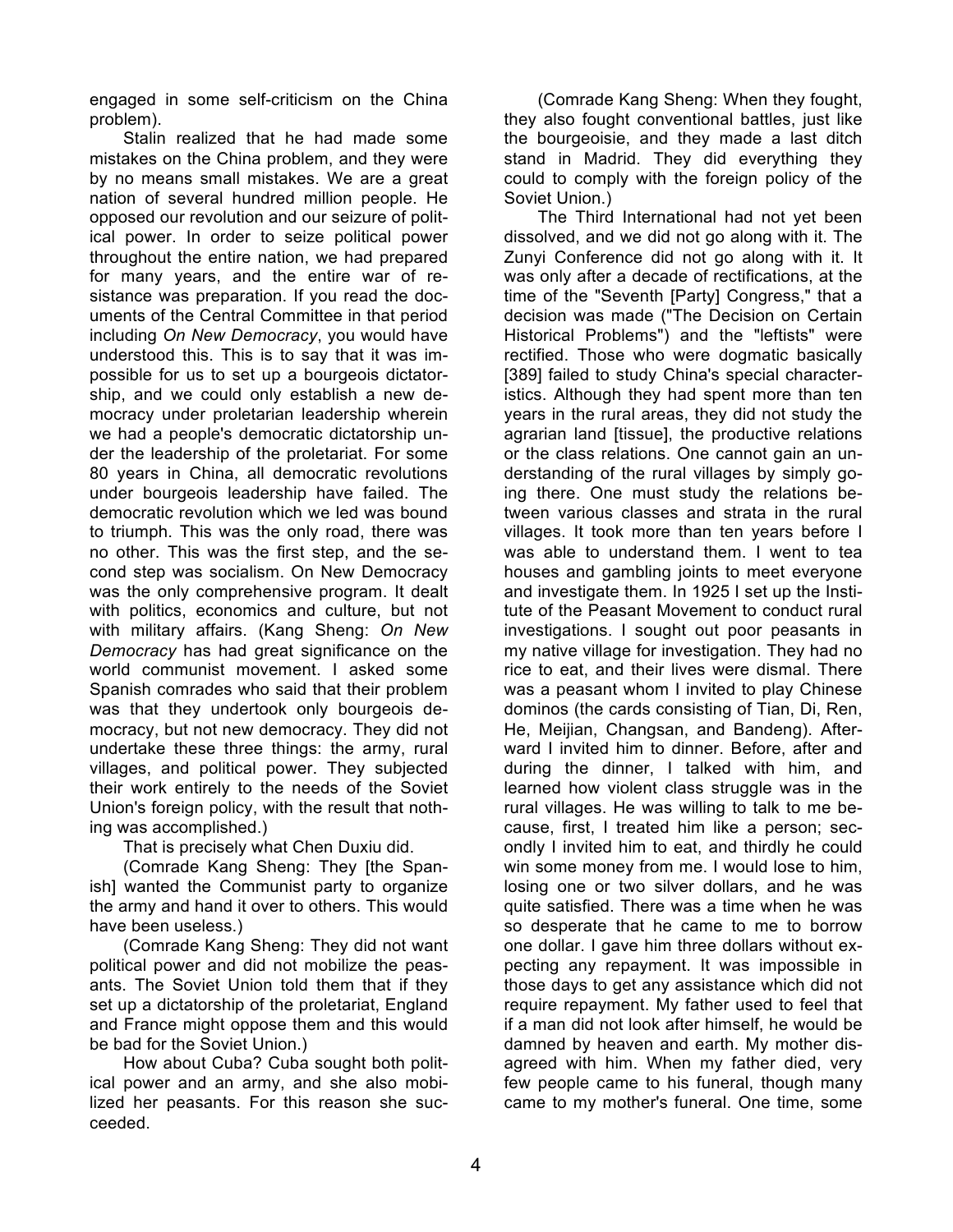members of the Gelao Society<sup>10</sup> burglarized our home. I thought it was a good thing because they stole things which they did not have, but my mother could not accept my view.

There occurred in Changsha a riot of rice looting and they even beat up the provincial governor. There were some peddlers, all natives of Xiangxiang, who sold toasted beans in Zhangsha and were returning to their native villages. I stopped them to ask them what had happened. The Green and Red

Brotherhood in the countryside also held rallies and went out to raid the homes of some rich families. This was reported in the Shun Bao of Shanghai and troops were sent from Zhangsha to suppress them. Their discipline was poor; they robbed some middle peasants, thereby isolating themselves. One of the leaders went into hiding in the mountains, but he was captured and executed. Later, the village gentry held a meeting and killed several poor peasants. There was then no Communist party, and it was a sort of spontaneous class struggle.

Society pushed men like us onto the political stage. Who would have thought of promoting Marxism? We had never heard of it. What he have heard and read about were Confucius, Napoleon, Washington, Peter the Great, and

Meiji Reformation, the three heroes of Italy, all of whom were part and parcel of capitalism. We read also about Franklin. He was born into a poor family, but later became a writer, and experimented with electricity (Chen Boda: Franklin was the first to advance the thesis that man is the animal that makes tools.)

[390] He did mention that man is the animal that makes tools. Before it was said that man is the thinking animal, and that "The function of the mind is to think," $11$  thus saying that man is superior to all things. Who elected him to this post? He was self-appointed. All these theses evolved during the feudal age. Later, Marx suggested that because man can make tools, he is a social animal. Actually, it took mankind at least a million years to develop his brain and hands. Animals will develop further. I don't believe that it is only man that can have two hands, and that horses, cows and sheep won't advance anymore. Can it be that only apes can progress? Moreover, is it only one

kind of ape that can progress, while others are all incapable of evolution? Will the horses, cows and sheep of a million or ten million years from now remain the same as they are now? I think they will change. All horses, cows and sheep and insects will change. Animals have evolved from plants, such as seaweed. Even Zhang Taiyan knew about it. In his book about Kang Youwei's views on revolution, entitled: "Bo Kang Yuwei Lun Keming Shu." ("A Criticism of Kang Youwei's Views on Revolution"), he reasoned as follows. The earth was originally a dead earth, without plants, without water, and without air. It took tens of millions of years to produce water, and this water was not formed randomly from hydrogen and oxygen. Water also has had its own history. Long ago, even the two gases, hydrogen and oxygen, did not exist. It was only with the emergence of hydrogen and oxygen that it became possible for these two elements to combine to form water.

We must study the history of natural sciences. We should read books. To read for the needs of struggle is greatly different from reading aimlessly. Fu Ying<sup>12</sup> said that it takes millions of combinations before hydrogen and oxygen can form into water, and it is not simply a process of combining two into one. His words seem to be reasonable, and I want to talk with him about it. You must not reject everything about Fu Ying (speaking to XX).

In the past we did not deal very clearly with analysis and synthesis. We understand analysis a little better, but not much has been said about synthesis. I have asked Ai Siqi about it, and he said that now we speak only about conceptual analysis and synthesis, not objective and practical synthesis and analysis. How should we have analyzed and synthesized the Communist party and the Guomindang? The proletariat and the bourgeoisie? Landlords and peasants? The Chinese people and imperialism? In the case of the Communist party and the Guomindang, how should we have analyzed and synthesized them? Our analysis involved nothing more than how much strength, how much land, how many people, how many party members, how many troops, and how many base areas, such as Yan'an, we had. What were our weaknesses? We had

 $10<sup>10</sup>$  A secret brotherhood.<br> $11$  Translator: "Mancius"

<sup>&</sup>lt;sup>12</sup> A physical chemist.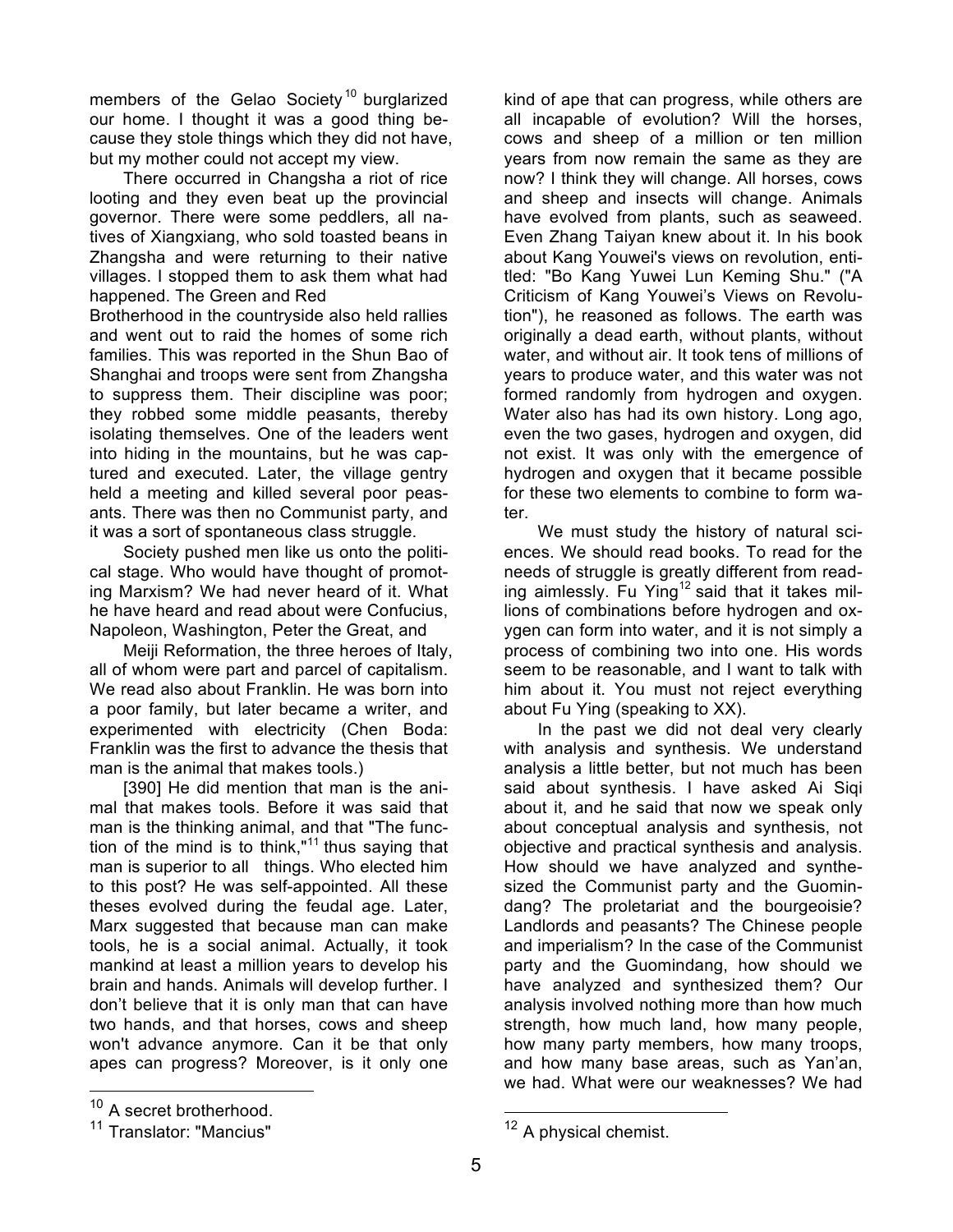no large cities, our army had only 1.2 million troops, and we had no outside help while the Kuomintang had enormous foreign aid. Comparing Yan'an with Shanghai, Yan'an had only a population of 7,000. Adding the [party] organs and the [military] units, there were some 20.000 people, and [391] it had only handicraft industry and agriculture. So how could it be compared f with any large city? Our advantage was that we had the support of the people t while the Guomindang had alienated them. Although they had more land, more armed forces and more arms, nevertheless, their soldiers had been conscripted forcibly, and these officers and soldiers were antagonistic. Of course, they also had some troops of considerable combat strength, and weren't easily routed. Their weakness lay in that they had been separated from the people. Whereas we aligned ourselves with the masses, they alienated them.

They spread the word that the Communist party shares property and wives and they spread it even into the primary schools. They issued a song: "There are Zhu De and Mao Zedong, who engage in slaughter and arson, and what would you do? They taught school children to sing it. Having sung the song, they would question their parents and brothers, and this resulted in their making propaganda for us. There was a child who heard the song and went to ask his father about it and the latter replied: You need not ask me; you will see for yourself once you have grown up. This was a middle-of-the-roader. He then went to ask his uncle who scolded him saying: "What do you mean, killing and arson? I'd beat you if you insist on asking me again." It so happened that his uncle had been a member of the Communist Youth League. All the newspapers and radio stations scolded us. There were many newspapers, with a score or more in each city. Each party or faction had a paper, and they were all anti-Communist. Did the common people listen to them? Not on your life! All that has happened in China, we have experienced. China is a "sparrow." Even in foreign countries, there are bound to be rich people and poor people, counter-revolutionary and revolutionary and Marxist-Leninists and revisionists. Don t you dare believe that everybody will believe the counter-revolutionary propaganda and rise up against us. We read the newspapers, do we

not, and yet we haven't been influenced by them.

I have read *Dream of the Red Chamber* five times, but haven't been influenced by it because I regarded it as history. In-the beginning, I read it as a story, and later as history. In reading *Dream of The Red Chamber*, nobody seems to have paid any attention to its 4th chapter which, in fact, is a general outline of the entire book. There was Long Zixing who told stories in the home of the Rongguo family, setting them to verse and adding his own commentary. The fourth chapter, entitled "The Gourd Monk Decides the Case of the Gourd," makes mention of official protection, with specific references being made to the four affluent families. There was Jia Bujia whose home was made of white jade and decorated with horses made of gold. The Shi family of Jinling [Nanjing] was so large that they needed more than their Afang Palace, which itself extended for hundreds of miles. If the dragon king of the East Sea needed a white jade bed, he would request it from the Wang family of Jinling. In bountiful years much snow (Xue) [the fourth family] would fall, and precious gems and gold were as plentiful as earth and iron.<sup>13</sup> Dream of the Red Chamber mentions each of the four affluent families. The class struggle seen in Dream of the Red Chamber is very violent, and many scores of [392] people lost their lives, of which only 20 or 30 (someone has counted 33) were from the ruling class, the rest, some 300 in number, being slaves, such as Yuanyang, Sichi, You Erjie and You Sanjie, etc. If one does not discuss history from the point of view of class struggle, his perceptions of history will not be very clear. It is only by using class analysis that it [history] can be analyzed clearly. Although *Dream of the Red Chamber* was written more than 200 years ago, those who have studied it have not yet under stood it, thus showing how difficult is the problem. Both You Pingbo and Wang Kunlun were specialists, while He Chichang has also written a preface. There is also Wu Shichang. These are new experts on *Dream of the Red Chamber* discounting the old ones, Cai Yuanpei's views on

 $13$  Translator's note: this elliptical passage is structured around a primitive rhyme scheme, and it contains several puns which defy translation.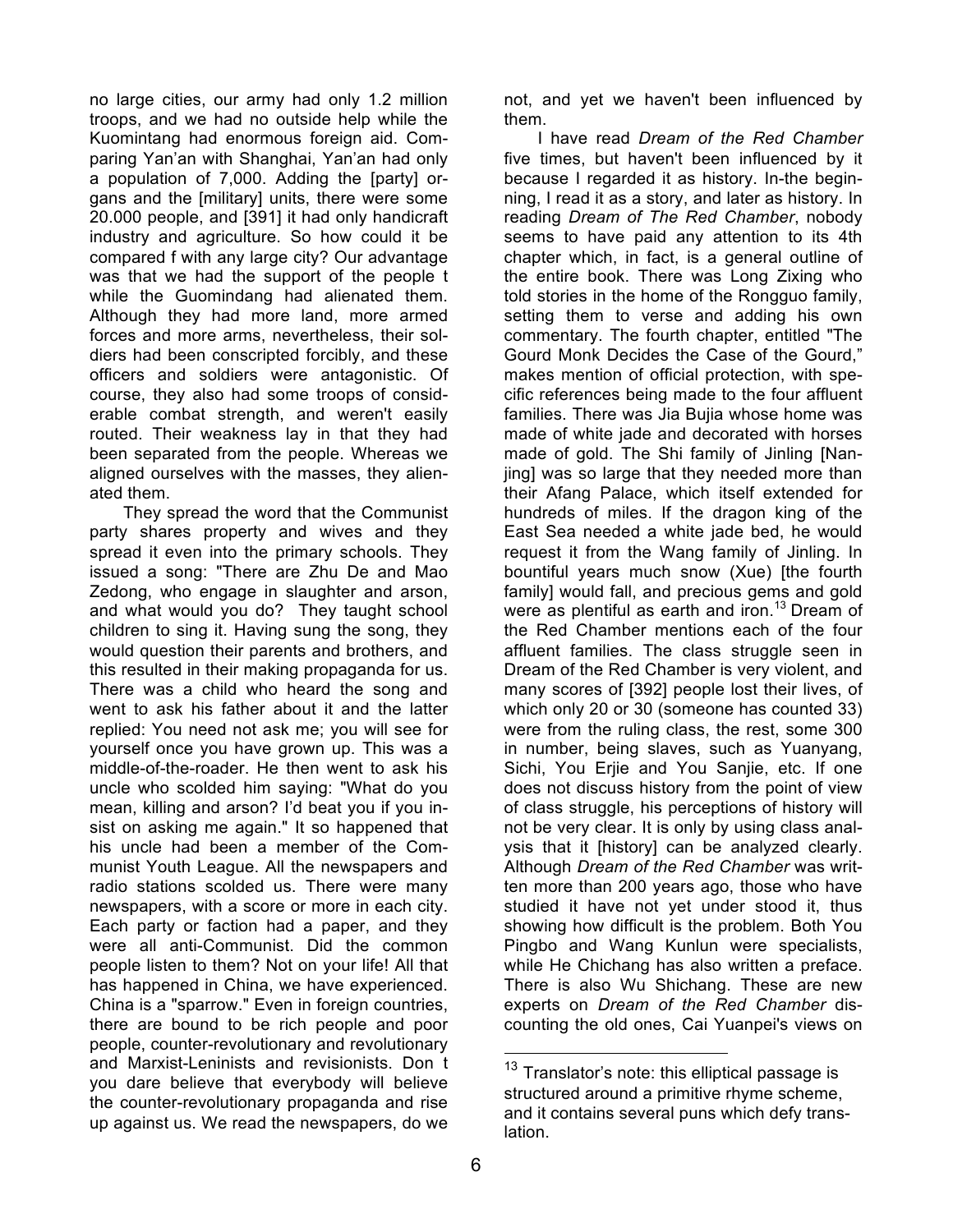*Dream of the Red Chamber* are incorrect, and Hu Shi's approach is better

How does one synthesize? The Guomindang and the Communist party being two opposites, you have seen how they have been synthesized on the mainland and it went like this: When their troops came, we swallowed them up, piece by piece. This is not Yang Xianzhen's theory of combining two into one; nor is it a synthesis of peaceful coexistence. They do not want peaceful coexistence, they want to eat us up. Otherwise, why would they have attacked Yan'an? Their troops ran all over Northern Shaanxi, except for three counties on the three borders. You have your freedom and we have ours. You had 250,000 men and we had 25,000 just a few brigades, and some 20,000 soldiers. Let's analyze how it was synthesized. Wherever you wanted to go, you went, and we ate up your army one bite at a time. If we could win, we fought; if not, we ran. There was a whole army which was completely wiped out between March 1947 and March 1948, after we eliminated tens of thousands of their troops. Yichuan was surrounded by us, and when Liu Kan, an army commander, came to reinforce their troops, he was killed. Two of his division commanders were killed, the third was captured, and his entire army was routed. This was a case of synthesis. All his rifles, artillery and troops were synthesized i.e., absorbed by our side. Those who wanted to stay with us did so, while those who were unwilling to stay were given traveling expenses. After eliminating Liu Kan, a brigade in the city of Yichuan surrendered without fighting. What was the synthesis in the three great battles of Liaoshen, Pingjin and Huaihai? Fu Zuoyi had thus been synthesized, and all of his 400,000 troops surrendered their arms without firing a shot.

One eats one and the big fish devours the smaller; this is synthesis. This has never been written in the books; it is not written in my books. Yang Xianzhen came out with his combining two into one, saying that synthesis is the linking together of two inseparable things. What kind of link is there in the world that cannot be separated? There are links, but they can always be separated. There is nothing that is inseparable. We have worked for more than two decades, and many of us have been swallowed by the enemy. When the 300,000 troops of the Red Army reached the Shaanxi-GansuNingxia border region, only 25,000 remained, all others had been eaten, routed, killed or wounded.

[393] It is necessary to discuss unity of opposites on the basis of life. (Comrade Kang Sheng: It won't do to merely discuss concepts.)

There should be synthesis when one analyzes; there should be analysis when one synthesizes.

When man eats animals and vegetables he first makes some analysis.

Why doesn't he eat sand? If there is sand in rice, then it is not good to eat. Why won't man eat the grass which horses, cows and sheep consume, and eats only such vegetables as cabbages, etc. Such decisions are based on analysis. Shen Nong<sup>14</sup> tasted a hundred kinds of herbs, thereby making medicinal prescriptions. After many thousands of years, we have analyzed what can be eaten, and what cannot. Grasshoppers, snakes and turtles are edible; so are crabs, dogs and eels. Some foreigners won't eat them. People of North Shaanxi won't eat eels or fish; nor do they eat cats. There was a big flood along the Yellow

River one year, and tens of thousands catties of fish were flushed onto the riverbanks, all of which were eventually made into fertilizer.

Mine is a native philosophy, and yours is foreign philosophy.

(Comrade Kang Sheng: Chairman would you please talk about the problem of the three categories?)

Engels spoke about the three categories, but I don't believe two of them (unity of opposites is the most basic law; transmutation between quality and quantity is the unity of opposites between quality and quantity, but there is basically no negation of negation.) To take the laws of transmutation between quality and quantity, negation of negation, and unity of opposites together is the trinomial, not the monistic theory. What is most basic is the unity of opposites. Transmutation between quality and quantity is unity of opposites between quality and quantity. There is no such thing as the negation of negation. Affirmation, negation, affirmation, negation... in the development of things, there is in each phase both affirmation and negation. When slave society negated

<sup>&</sup>lt;sup>14</sup> Legendary founder of Chinese agriculture and medicine.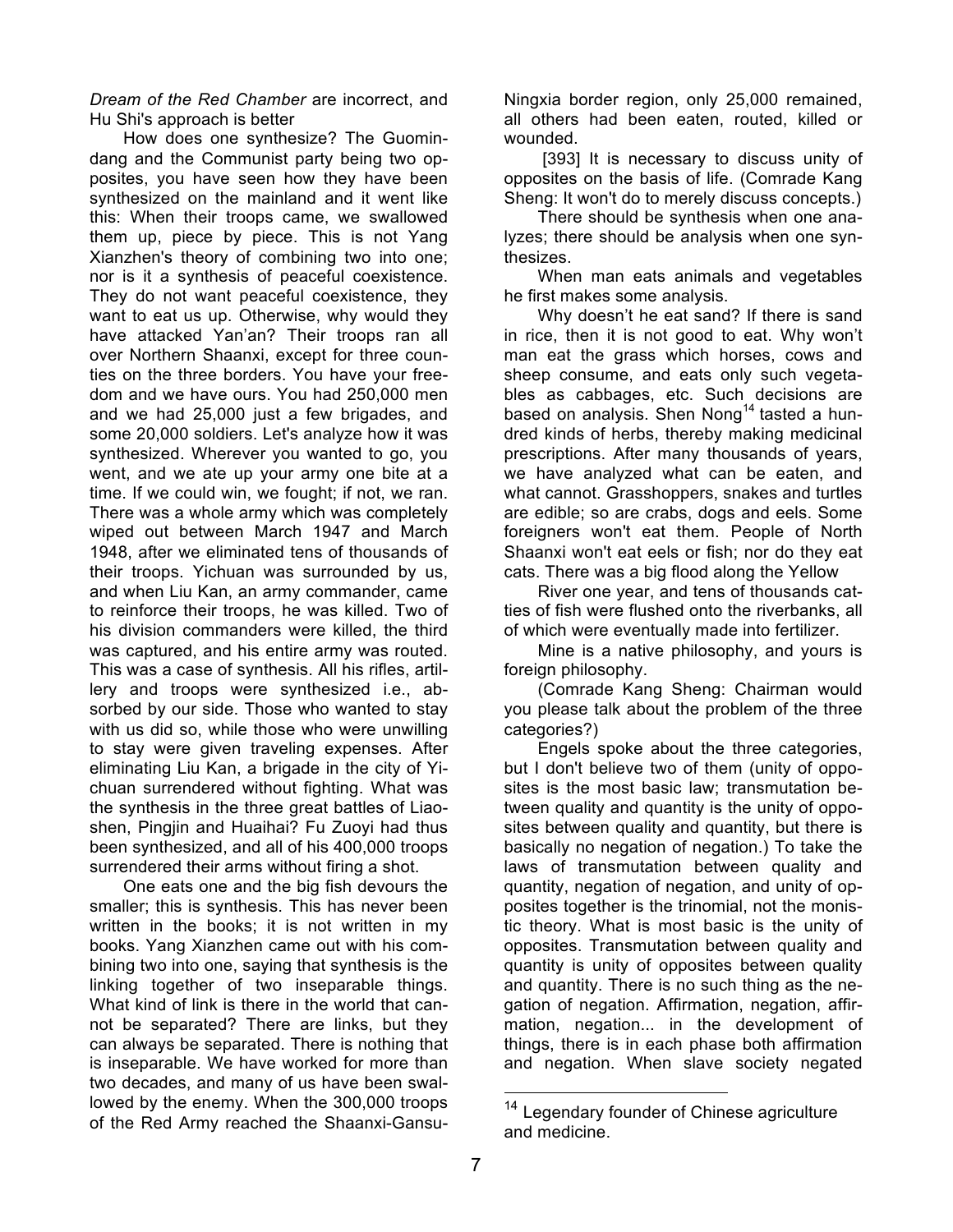primitive society, it was affirmation in regard to feudal society. Feudal society was a negation of slave society, and affirmation of capitalist society. Capitalist society was a negation of feudal society, and also an affirmation of socialist society.

How does one synthesize? Could it have been that primitive society and slave society coexisted? There was coexistence, but only to a limited degree.

In the last analysis, primitive society had to be eliminated. There were also stages of social development, primitive society being divided into several stages. There were then still no sacrifices of women at burials, but they had to obey the men. At first, it was the men who obeyed the women, but it was then reversed and women obeyed men. There were a million or more years during which this stage of history was confused. Class society has been in existence less than 5,000 years. There were the so-called Longshan and Yuanshao cultures, the last stage of primitive society which featured pottery.

[394] In short, one ate another, one overthrew another, one class was eliminated another class arose, one society was eliminated, and another society arose! Of course, the process of development was not completely pure. The slave system was still maintained in feudal society, but it was primarily a feudal system. There were some serfs, as well as industrial slaves, such as those engaged in handicrafts. Even capitalist society is not so pure and no matter how advanced capitalist society may be, there are also some backward portion like the slavery in the southern part of the United States, Although Lincoln eliminated slavery, there are still Negro slaves and the struggle is rather violent. Some 20 million people are taking part in it, by no means a small number.

One eliminates another, growing, developing, and eliminating, this is true for all things. If one does not eliminate others, one will be eliminated himself. Why must man die? Even the nobility must also die. This is a natural law. The life of a forest is longer than human life, but it does not exceed a few thousand years. It won't do for there to be no death. If we could still see Confucius today, the earth would not be able to contain all mankind. I go along with Zhuangzi's way of beating a basin and singing when his wife passed away. When someone

dies, a celebration rally should be held to celebrate the victory of dialectics and the elimination of old things. Even socialism must die, for if it does not, there will be no communism. Communism will also last many millions of years. I don't believe that there won't be qualitative change in communism and that it won't pass through stages of qualitative change! I won't believe it! Quantity changes to quality, and quality changes to quantity. I cannot believe that a specific characteristic can go on for a millions of years without undergoing some change. According to dialectics, this is inconceivable. Take one principle for example: "From each according to his ability and to each according to his needs." After one million years, this would become a kind of economics. Do you believe this a have you thought about it? When that day comes, you won't need economists, since a textbook would do, and even dialectics would then be dead.

The life of dialectics is that it continues to head toward its opposite. Mankind will eventually reach its doomsday. When theologians talk about doomsday, it is pessimism used to scare people. When we speak about the destruction of mankind, we are saying that something more advanced than mankind will be produced. Man as we know him is very unsophisticated. Engels says that one must proceed from the kingdom of necessity to the kingdom of freedom, freedom being understood in comparison with necessity. This sentence is not complete in that he has only mentioned half of it, without telling what comes next. Can one be free by merely understanding what is meant by freedom? Freedom is the understanding as well as the transformation of necessity. One has to work at it. It won't do to merely understand what is meant by freedom. After one has found the rules, one must be able to apply them, by doing pioneer work, by breaking the earth, building houses, opening mines, and developing industries. When the population grows in the future a food becomes insufficient, it will be necessary to extract food from minerals and this is the sort of transformation which will bring freedom. Will it be so free in the future? Lenin has said that in the future there will be as [395] many airplanes in the sky as flies. and what will happen if they become so rampant that they crash into each other? How will they be regulated and will there be that much free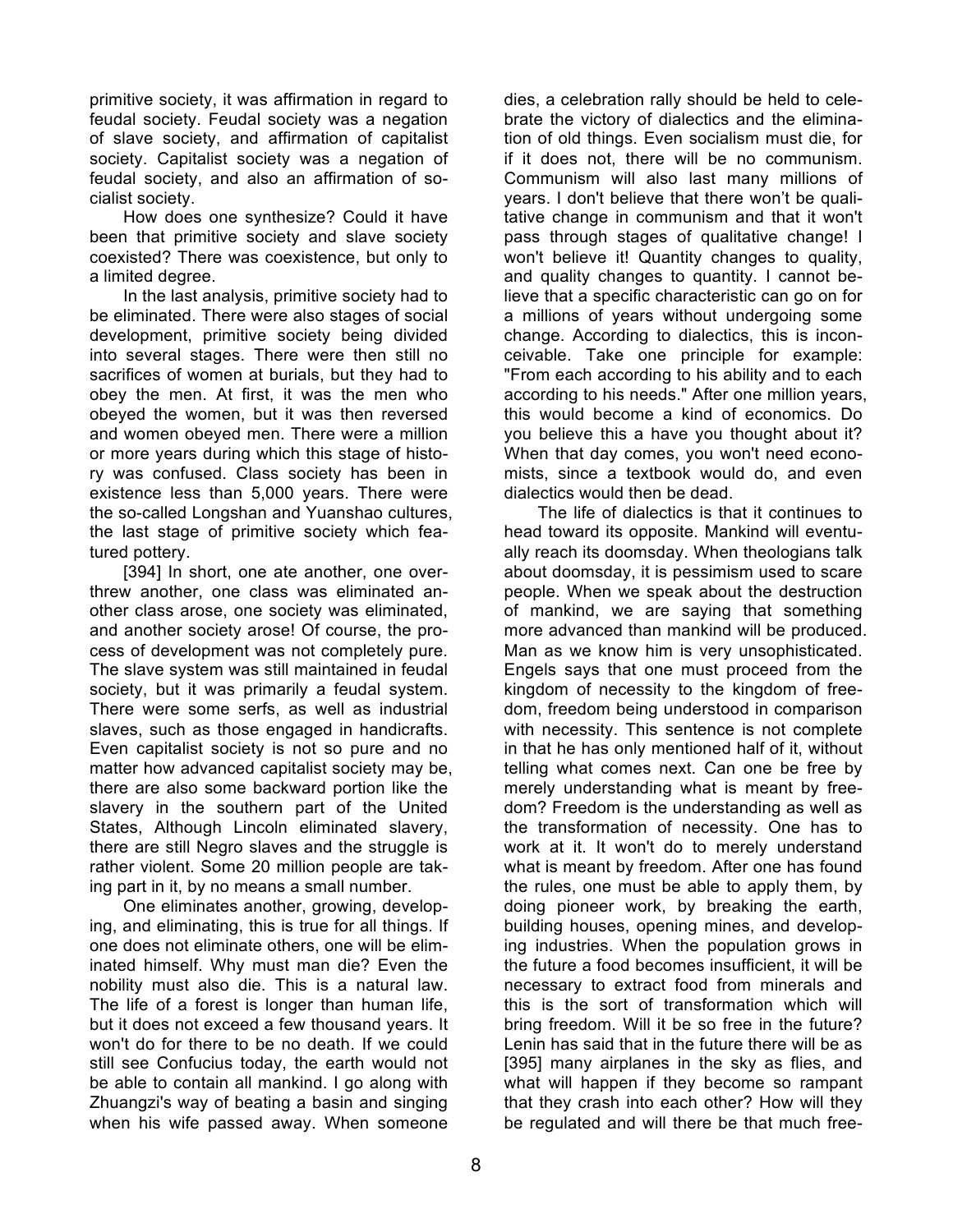dom if they are so regulated. There are now about 10,000 buses in Beijing, while in Tokyo there are some 100,000 (or is it 800,000?) and so they have plenty of automobile accidents. We have fewer vehicles, and moreover we educate our drivers and the people, and so we have fewer accidents.

What will Beijing be like 10,000 years from now? Will there be only 10,000 buses? New things will be invented. These tools of communication won't be needed, and men will be able to fly about by means of some sort of simple apparatus. One would be able to fly anywhere and land anywhere. Thus, it is not enough to simply understand necessity, but one must be able to transform it. I don't believe that there will be no division of stages in a communist society, and that there will be no qualitative changes. Lenin said that everything can be divided. Citing the atom as an example, he said that not only atoms are divisible, but electrons can also be divided. Nonetheless, it was deemed as indivisible before. The science of the fission of the nucleus is still relatively young, being only 20 or 30 years old. In the last few decades, scientists have analyzed the nucleus of atoms in which were found neutrons, antineutrons, mesotrons and anti-mesotrons. These are heavy, and there are also lighter ones. They were discovered primarily during and after World War II.

The fissionability of electrons and atomic nuclei, was known long ago. In electric wire, copper and aluminum are used to separate external electrons.

In the air at about 300 li above the earth, the ionosphere has been discovered where electrons and atomic nuclei are separated. There is as yet no fission of electrons, but the day will certainly come when there will be. Chuang Tzu said: "If one takes away half of a footlong hammer every day, there will be no end to it even after ten thousand generations." (Zhuang Zi: Tienxia Bian, quoting Gongsun and Longzi) This is true. If you don't believe it, you can try, and if it is exhaustible, then it is not science. Things are always developing, and this process goes on endlessly. Time and space are infinite. In space, both macrocosms and microcosms are infinite and indivisible.

This is why scientists will always have work to do, even after one million years. I really enjoyed Soichi Sakata's<sup>15</sup> article on basic particles in the Natural Sciences Research Bulletin. I have never before seen such an article. He is a dialectical materialist and has quoted from Lenin: "The shortcoming of philosophers is that they do not engage in practical philosophy, and what they do is bookish philosophy."

We must bring out new things; otherwise, what would we do? And what would those that follow us do? New things exist in practical things, and so it is necessary to grasp practical things. Is Ren Jiyou really a Marxist? I really enjoyed his articles on Buddhism. He seems to be very learned and was Tang Yungtong's student. He discussed only the Buddhism of the Tang Dynasty, but not later Buddhism. The rational philosophy of the Sung Dynasty developed from the Chan (Zen) school of Buddhism of the Tang Dynasty, and this represents a move from subjective idealism to objective idealism. It will not do to delve into such matters [396] as Buddhism and Daoism without acquiring an appreciation of all that is en tailed. How can we disregard him [Ren]? Han You<sup>16</sup> would not talk of reason. His slogan was "one should learn only the meaning, not the words '. He borrowed this idea from the writings of others. He did not talk of reason and what little he talked about was based primarily on what the ancients had said. Other of his writings, such as the *Shi Shuo* [*A Discussion of Teachers*] had something new to offer. Liu Zihou<sup>17</sup> was different, because he steeped himself in Buddhism, the teachings of Laozi, and Daoism as well as materialism. Nonetheless, his *Heaven's Answers* (*Tiendui*) was too brief. His *Heaven's Answers* was developed from Chu Yuan's *Questions Put To Heaven* (*Tianwen*). During the past several thousand years, he has been the only person who wrote such a piece as *Heaven's Answers*. What was said in *Questions Put to Heaven* and *Heaven's Answers*? It was not explained clearly and they are impossible to comprehend, and I have only a general idea as to what they are supposed to be about. *Questions Put to Heaven* is remarkable in that it raised all kinds of questions concerning the universal nature, and history as early as several thousand years ago. '

 $15$  Japanese physicist, 1911-1970.<br> $16$  A Tang poet.

<sup>&</sup>lt;sup>17</sup> Liu Zangyuan, a Tang Dynasty poet.